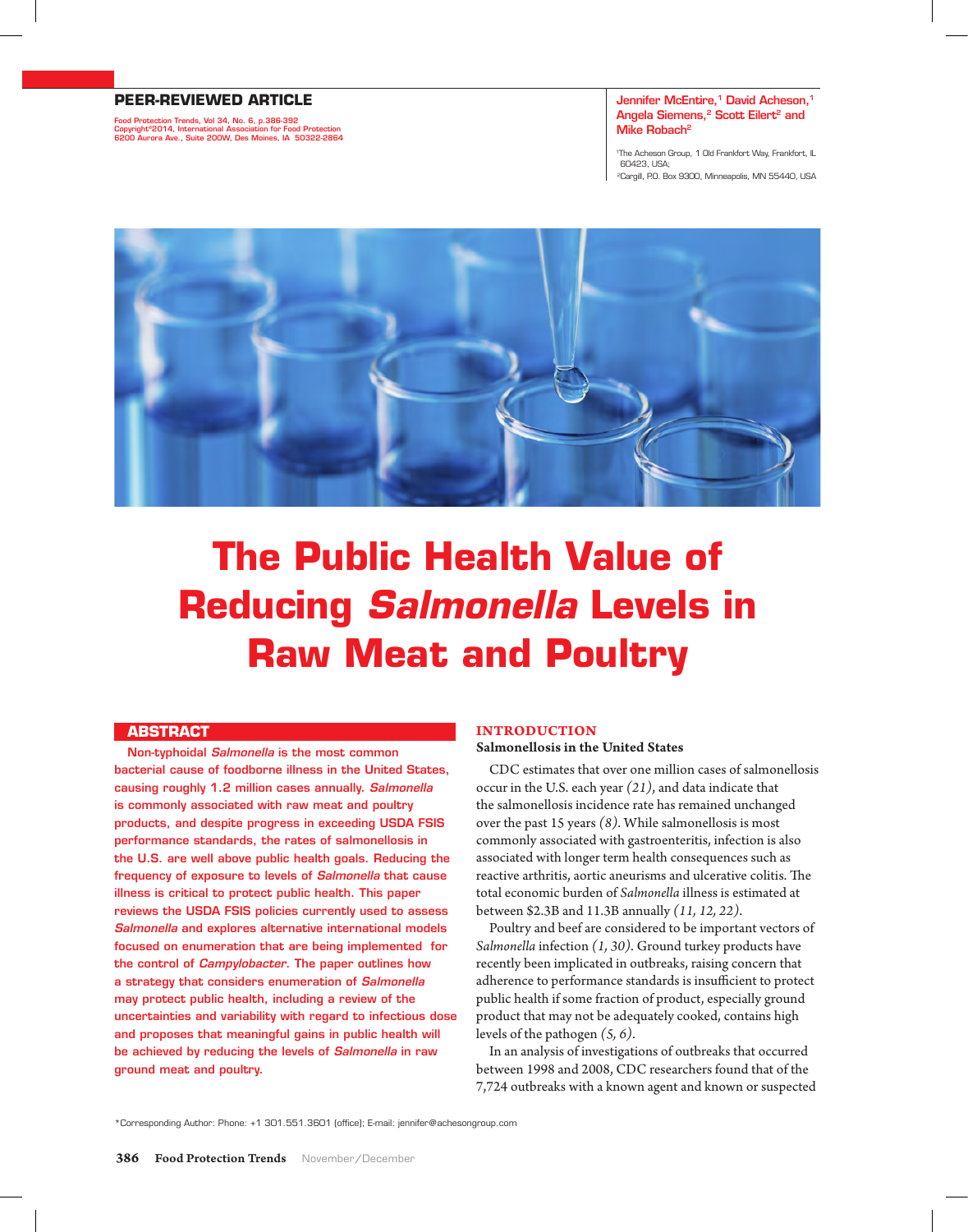food, 145 outbreaks were due to *Salmonella* associated with poultry. Of all *Salmonella* outbreaks with a known or suspected food vehicle, about 30% of them were associated with poultry and almost 10% with beef (ground products were not differentiated in the analysis) *(9)*. In an analysis of a similar data set, the number of outbreaks due to *Salmonella*  and linked to poultry was 271 (out of a total of 2,469 outbreaks, of which 713 were associated with poultry), and relative to other food types, poultry was estimated to cause about 19% of the cases of salmonellosis, higher than for any other food group. Beef was the fourth most likely cause of salmonellosis, to which over 7% of cases were attributed (eggs ranked second, accounting for 14.8% of illness, and 'fruit and nuts' was third, associated with 13% of cases) *(19)*.

However, a recent analysis of 10 years of outbreak data (2001–2010) by the Center for Science in the Public Interest shows that the number of outbreaks of foodborne illness (due to all agents) has decreased for meat and poultry *(10)*, which could be due to the mandatory HACCP requirements in the industry and the resultant science-based focus on preand post-slaughter interventions. Still, Batz et al. estimated the public health cost of *Salmonella* associated with poultry at \$693M, and that associated with beef at \$229M *(2)*.

Reducing levels of *Salmonella* in food is an important public health goal, and the food safety and public health communities continue to examine how food becomes contaminated with *Salmonella,* how those exposures translate to human illness, and the factors that determine the severity of illness. Thus meat and poultry processors must remain vigilant in continuing to address *Salmonella*, as well as other pathogens. USDA FSIS recognized a number of years ago that some incidences of *Salmonella* in raw meat and poultry is probable and so have set performance standards for *Salmonella* that specify the numbers of samples within a sample set that can test positive for *Salmonella* spp. after enrichment (*Salmonella* prevalence) *(26)*. However, the performance standards do not address the actual number of *Salmonella* in a given positive sample (*Salmonella* level). In other words, a positive sample may be positive because it has one *Salmonella* organism in 25 g or because it has 10 million *Salmonella* organisms in 25 g. Both will be positive,

but clearly the latter raises more concern from a public health perspective. Currently, as long as the frequency of positive samples in the sample set meet the performance standard, the product is considered "acceptable" from a regulatory standpoint, regardless of the actual load of the pathogen in the product. Questions remain as to whether improvements in public health will result from more stringent performance standards (lower tolerance for positives) or from efforts that decrease the load of *Salmonella* in ground products, or from both.

# Limited impact of current measures to affect salmonellosis

While *Salmonella* can be transmitted to humans from a number of sources, including non-food vehicles, there is a clear association between *Salmonella* and poultry products in particular.

*Table 1* shows performance standards for a variety of products and shows that for ground chicken and ground turkey, the current percent positives are well below the USDA FSIS performance standards *(27)*. It also shows that prevalence is much higher in ground chicken and turkey compared to their whole counterparts. A plausible explanation is that the *Salmonella* on the occasional positive carcass with a high load becomes distributed, albeit at lower levels, when the product is ground. The use of qualitative data only allows one to determine the elimination of *Salmonella*. However, the value of reductions in pathogen load in raw meat and poultry, which can be determined only by enumeration, can be viewed as an indication of process control that should have an impact on the likelihood of illness.

The distinction between "high" and "low" levels and the establishment of a threshold level for process control is certainly debatable. As is the case for the approach used by FSIS in the initial establishment of the baseline for performance standards, a better understanding is needed of the spectrum of "positive," elucidating how often ground product contains  $10^6$  vs  $10^1$  vs  $10^{-1}$  CFU/g and comparing these levels with the processing or other factors involved will allow the industry to better understand which interventions work and when. Resources could then be

| Product            | Original Salmonella<br>Performance Std. | % positive:*     | # Samples |
|--------------------|-----------------------------------------|------------------|-----------|
| Ground Chicken     | 44.6%                                   | 15.7             | 287       |
| Broilers (carcass) | 7.5%                                    | 3.5              | 3,786     |
| Ground Turkey      | 49.9%                                   | 15.1             | 192       |
| Turkeys (carcass)  | 1.7%                                    | $2.2\phantom{0}$ | 510       |
| Ground Beef        | 7.5%                                    | 0.9              | 4,467     |

# **TABLE 1. USDA FSIS** *Salmonella* **Performance Standards (Jan. 1 –– Mar. 31, 2013)**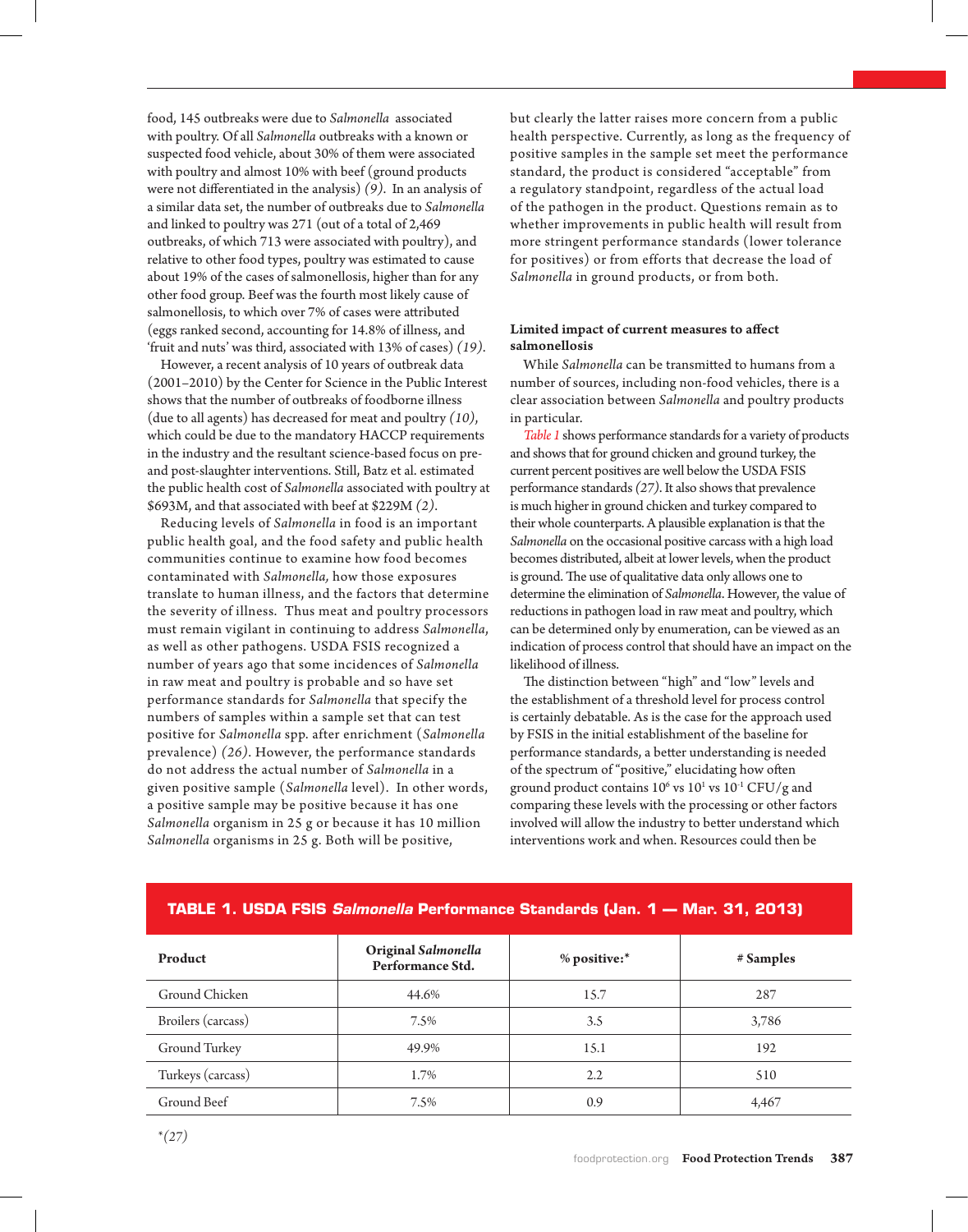prioritized according to the products (and practices) that have the highest levels of *Salmonella,* which may represent the products most likely to result in human illness. In fact, USDA FSIS has also indicated a move toward enumerating bacteria in comminuted poultry and ground beef that test positive for *Salmonella (25, 26)*.

 As discussed in the section on infectious dose, the consumption of different amounts of *Salmonella* are associated with different probabilities of illness. Data suggest that the probability of illness is increased as exposure to greater numbers of *Salmonella* increases. The exact number of *Salmonella* needed to cause illness is dependent on a number of factors (including host susceptibility and serotype) and can be quite variable. However, if we operate on the premise that "more is worse," we believe that we can achieve the Healthy People 2020 goals more readily by reducing the amount of product in the marketplace that is most likely to cause illness.

Assuming that products containing low levels of *Salmonella* are just as likely to be temperature abused and misused during distribution and consumer handling as products containing high levels of the pathogen, addressing the "worst offenders" – the product that has the highest levels (CFU/g) of *Salmonella* in it – should have a public health benefit. Additionally, this insight will allow industry to investigate the factors that resulted in high loads, enabling the implementation of more effective mitigations.

As the concept of enumeration has been discussed with members of the poultry industry and USDA FSIS at meetings and conferences, a main point of discussion pertains to the availability of practical, economical methods for enumerating *Salmonella*. The detection of very high levels of *Salmonella* (not yet defined) does not necessarily require absolute quantification using expensive and time-consuming methods such as Most Probable Number (MPN). Enumerating using the MPN method requires a series of dilutions that are individually added to tubes of enrichment broth. If viable *Salmonella* are present and multiply, the tube becomes turbid. By evaluating the number of turbid and non-turbid (no growth) tubes and comparing this to a table, the most probable number of *Salmonella* in the original sample can be estimated *(28)*.

As an alternative to traditional MPN enumeration, methods being used by industry currently allow for the differentiation of samples that exceed a specific level, and improvements in testing methodologies are expected to facilitate enumeration or semi-quantification. The use of methods that rely on thresholds have the advantage of providing actionable results more quickly than the traditional MPN method. The first step in implementing a threshold approach is to determine the threshold that triggers action. For example, if a firm determines that a level of *Salmonella* greater than 1 CFU/g warrants additional action, then studies are undertaken to determine the length of time samples with 1 CFU/g need to incubate in an enrichment broth to become detectable by a DNA- or RNA-based test. Once the incubation time is determined, the method

is validated to ensure sensitivity and specificity that meet or exceed USDA test method validation guidelines. This technique is currently being used to identify when a finished ground beef or poultry product contains levels of *Salmonella* that could present an increased risk to consumers (Cargill, unpublished data). Like other applications of PCR, the replication of DNA from dead as well as live cells could impact the result, albeit in a way that is conservative and protective of public health.

It is also recognized that without strict maintenance of the cold chain, *Salmonella* can grow. A study modeling the growth of *Salmonella* Typhimurium in chicken skin showed that samples inoculated at 0.9 log CFU did not show growth after 10 days of storage if the temperature was below 8°C *(18)*. At higher temperatures, growth occurred as indicated in *Table 2*.

In a separate study, the same researcher explored the dependence of serotype on growth rate. There are over 2,500 serotypes of *Salmonella*. Some serotypes, such as Kentucky, are commonly isolated from poultry products, but rarely cause outbreaks in the United States *(7, 29)*. In contrast, the serotypes Heidelberg and Hadar have been associated with multiple outbreaks with poultry as the suspected vehicle, while the serotype Typhimurium causes a high number of human illnesses when all vehicles of infection are considered. For this reason, researchers often examine the impact of serotype in microbiological studies. When growth rates were evaluated, serotypes Typhimurium and Hadar exhibited similar growth patterns in inoculated chicken skin stored between 5 and 50°C for up to 8 hours; serotype Kentucky grew more slowly *(17)*. Ingham et al. *(14)* conducted similar studies identifying lag time and growth rates for four serotypes of *Salmonella*  (Typhimurium, Heidelberg, Infantis and Enteritidis) in the temperature range of 10–43.3°C in multiple matrices, including ground pork and ground turkey. In ground turkey, at the lowest temperature tested, 50°F/10°C, the lag phase was roughly 22 hours, with a growth rate of 0.024 log/h (0.576 log/day). In ground beef under the same conditions, the lag phase was 46 hours, with a growth rate of 0.012 log/h (0.288 log/day).

While growth does occur during temperature abuse, the type of abuse needed to achieve a log growth in these raw products is extreme and would likely cause organoleptic spoilage as well.

# Comparable approach: Process hygiene criterion for *Campylobacter* in broiler meat

Evaluating the pathogen load, as opposed to relying strictly on presence/absence data, has been increasingly examined and used to improve food safety relative to other pathogens in other countries. Although *Campylobacter*  is quite different from *Salmonella*, both in terms of levels commonly associated with raw poultry as well as the hardiness of the organisms, the applicability of enumeration of *Campylobacter* to achieve a public health benefit is worthy of review. Recently, the Dutch government issued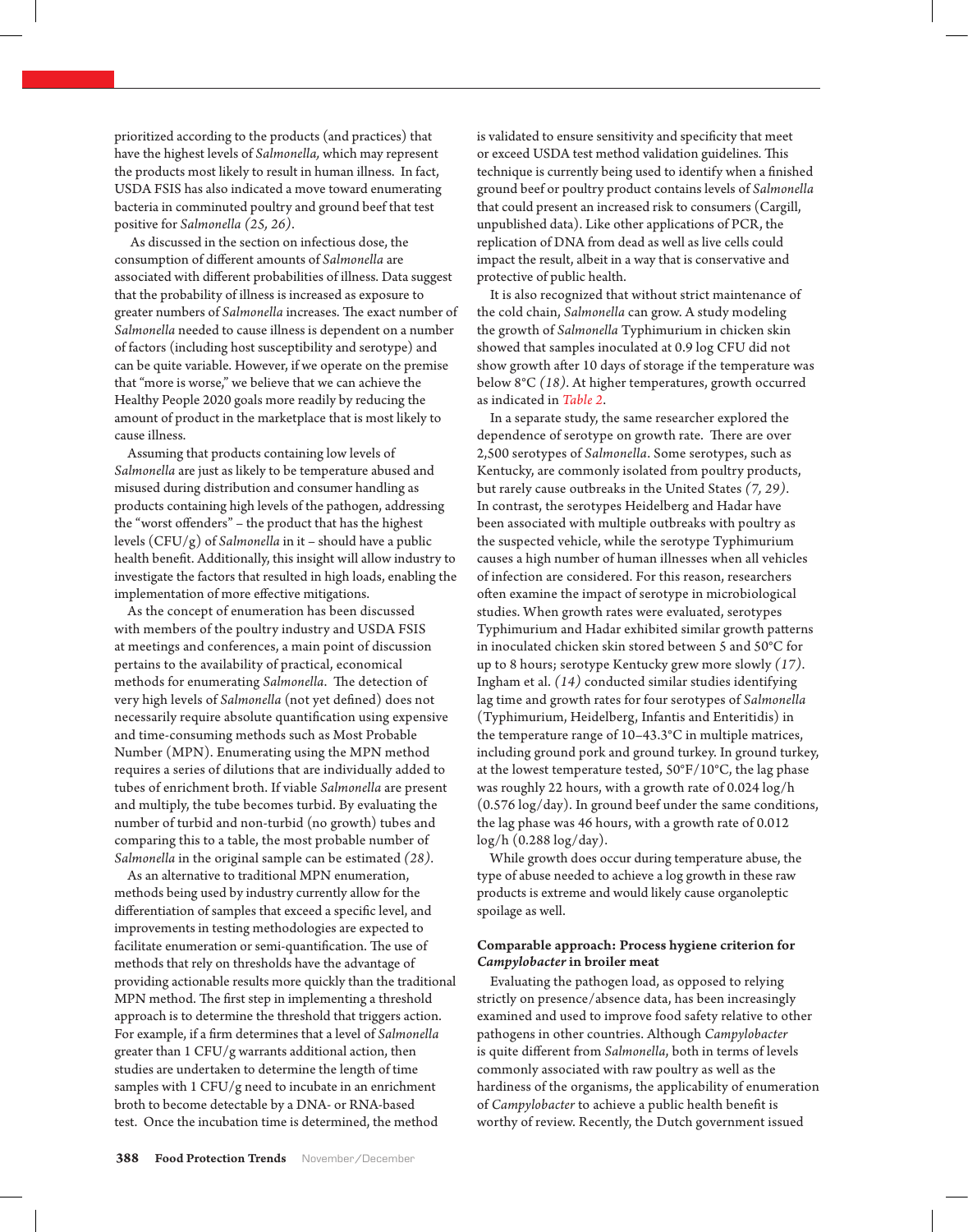|  |  | TABLE 2. Log increase in Salmonella after 10-day storage (as reported in (18)) |
|--|--|--------------------------------------------------------------------------------|
|  |  |                                                                                |

| Temperature $(°C)$ | log increase |  |
|--------------------|--------------|--|
| 9                  | 0.7          |  |
| 10                 | 1.1          |  |
| 11                 | 1.8          |  |
| 12                 | 2.9          |  |

its analysis of how different process hygiene criteria for *Campylobacter* (10,000; 1,000; or 100 CFU/g) on broiler meat, as measured after chilling, reduces campylobacteriosis *(23)*. The analysis was undertaken as a result of studies cited that demonstrate that "the main consumer risks are associated with the most highly contaminated products and that risk management strategies aimed at preventing such highly contaminated products from reaching the consumer are both effective and efficient" *(23)*.

The study relied on industry-collected enumeration data over a two-year period. This information was combined with dose-response data and modeled. The results provided an indication of the public health benefit by limiting the levels of *Campylobacter* to the specific levels, balanced against the percent of non-compliant product that would need to be further processed. Intuitively, broiler meat with the lowest levels (100 CFU/g) *Campylobacter* would be expected to have the greatest impact on illness, with the risk to consumers estimated to be reduced by 98% in this product, compared with the illness rates at that time. Models also examined the impact of establishing a limit of 1,000 CFU/g and 10,000 CFU/g, which corresponded with increased numbers of expected cases of illness *(23)*. Thus the researchers did not strive to determine a "safe" level of *Campylobacter* in broiler meat but rather explored the impact of several options.

The study also showed that a linear relationship did not exist between reduction of levels of *Campylobacter* in the products and reduction of illness. Decreasing the load from 105 CFU/g to 104 CFU/g did not have as great a public health impact as decreasing the levels from  $10^3$  to  $10^2$ CFU/g  $(23)$ , suggesting that  $10^4$  CFU/g is still often an infectious dose and only below that does an impact on the likelihood of illness occur. Similarly, the fraction of illness that is preventable remains close to 100% illness prevented when levels of *Camplylobacter* on broiler chicken post chiller are between 0 and 100 CFU/g. Thus, the number of *Camplyobacter* present on the product has an impact on the likelihood of illness, with the likelihood being lower with lower levels of *Campylobacter* on the product. Although a "safe" level of *Campylobacter* was not established, the results

directly speak to the relationship between levels of pathogens in products and the likelihood of illness.

New Zealand undertook a *Campylobacter* risk management strategy beginning in 2008. Before implementation, the mean per-carcass count was determined to be 4.16 log CFU/ carcass *Campylobacter (15)*. The government established a *Campylobacter* Performance Target (CPT) of 3.78 log CFU/carcass in order to reduce the load of the pathogen on positive carcasses. The program has had two notable effects. First, a dramatic and immediate decrease in cases of poultryassociated camplylobacteriosis was observed. Compared to a baseline level of illness in 2005–2006, campylobacteriosis associated with poultry dropped by 74% in 2008, without a corresponding drop in other zoonotic foodborne disease *(16)*.

Modeling studies exploring the factors that impact campylobacteriosis have also been undertaken. An analysis of "what if " scenarios demonstrated that in one particular instance a 30-fold reduction in the number of cases of campylobacteriosis could be achieved either by reducing the load of *Campylobacter* on poultry carcasses by 2 logs or reducing flock prevalence 30 fold *(20)*.

## Infectious dose

The infectious dose is presumed to be higher for *Camplyobacter* than for *Salmonella*, but the range of factors that determine infectious dose makes it difficult to pinpoint an exact number. However, it is important not to confuse exploring the value of enumeration and reducing levels of *Salmonella* on raw meat and poultry with trying to answer the question, "what is the acceptable level of measurable *Salmonella*?"

Infectious dose can be defined as the minimum number of live *Salmonella* bacteria that it will take to cause illness. This is dependent on a number of factors, including host susceptibility and medications being taken by the host, the food matrix, and virulence factors of the pathogen (which may be serotype dependent). As with most foodborne pathogens, it is extremely difficult to determine with certainty the minimum infectious dose of *Salmonella*.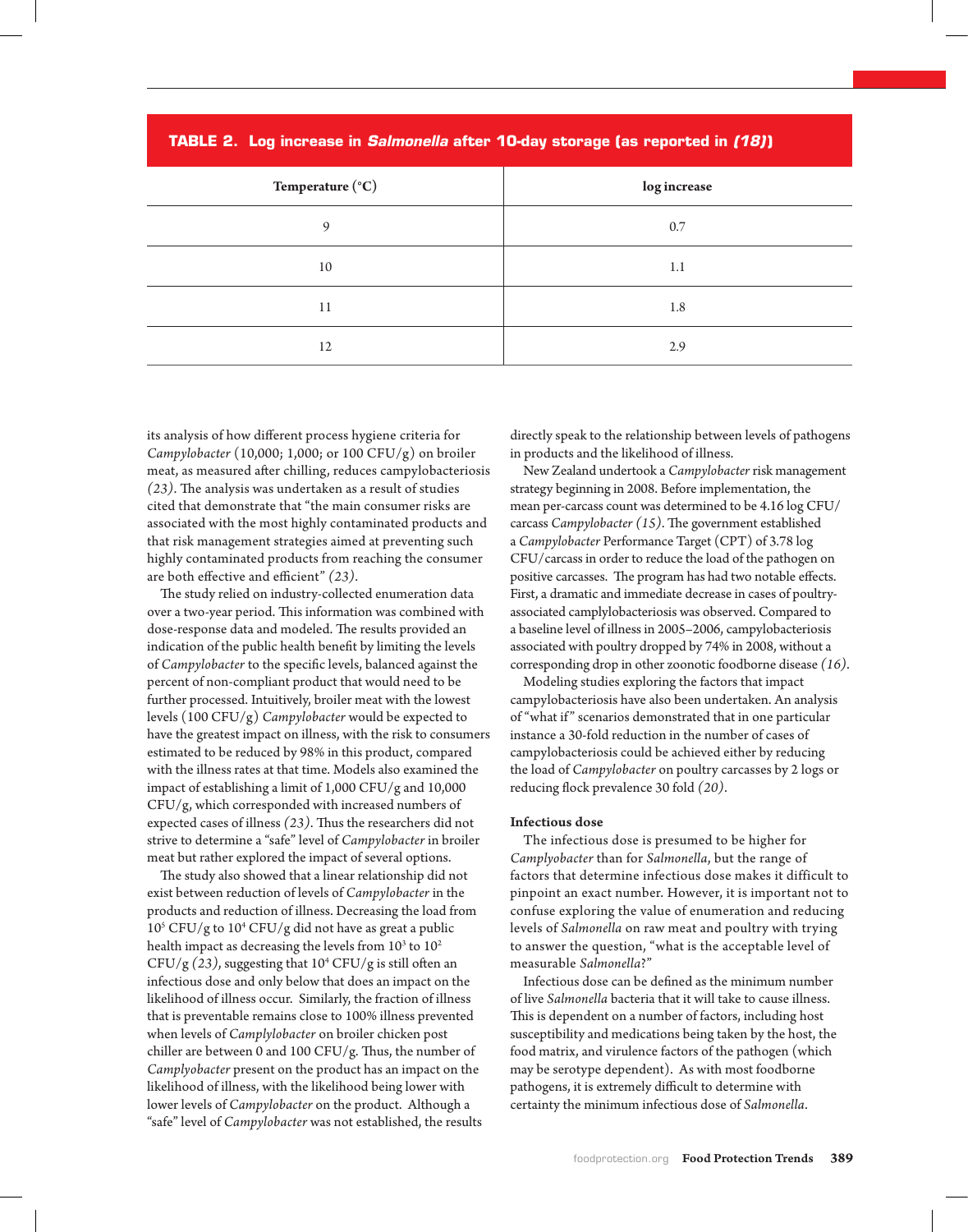It has been assumed conventionally that consumption on the order of  $10<sup>6</sup>$  salmonellae is required to cause illnesss *(13)*. The early studies on infectious dose were undertaken using volunteers, with strains of *Salmonella* that had been passed multiple times in the laboratory, and an analysis of these studies shows that the experimental designs were inadequate to assess the likelihood of infection at lower doses *(4)*. Other studies have measured the actual number of *Salmonella* in specific food items linked to illness and are thus a much better indicator of infectious dose. Food affords protection to pathogens as they pass through the stomach, increasing the likelihood that they are still viable as they reach the lower intestines, where they act *(3)*. Recent studies modeling outbreak data where the pathogen load was known suggest that as few as 36 colony forming units can cause illness *(24)*, which supports earlier hypotheses and outbreak investigations. A review of 11 outbreaks in which the number of organisms ingested could be estimated shows that the dose ranged from tens of organisms to millions *(4)*. In some cases, the attack rate could also be estimated and was found to be related to the dose ingested. For example, in an outbreak related to water, when a liter contained 17 *Salmonella* cells, the attack rate was roughly 12%; when outbreaks were associated with the ingestion of 105 CFU *Salmonella*, 100% of the exposed population became sick *(4)*. Blaser and Newman *(4)* reviewed additional outbreaks, which show a direct relationship between the number of *Salmonella*  ingested and the likelihood of illness.

In 2002, the World Health Organization (WHO) and Food and Agricultural Organization (FAO) of the United Nations published a risk assessment of *Salmonella* in broiler chickens and eggs to understand the relationship between microorganisms, food, and human illness *(30)*. The report states "Clearly, the risk per serving is variable when we consider individual egg servings (e.g., a serving containing 100 organisms is much more likely to result in illness than a serving containing just 1 organism)," and this is accounted for in the estimates for probability of illness that are used: the report states that the probability of illness given an average dose of 1, 10 or 100 organisms is 0.2%, 2.2% or 13%, respectively.

Teunis et al. *(24)* evaluated non-typhoidal *Salmonella* outbreaks to determine a dose-response model that could be utilized when the *Salmonella* dose or the number of exposed was unknown. This study also found that as the dose increased, the probability of illness increased. Doses above 10<sup>2</sup> CFU had probabilities of illness ranging from 0.05 to 1.0, where doses less than  $10<sup>2</sup>$  CFU had probabilities of illness ranging from 0.01 to 0.56 *(24, 30)*.

While none of the studies are attempting to define a precise infectious dose, few would dispute that higher levels of *Salmonella* are more likely to cause illness. Thus we propose that strategies be focused on enumerating *Salmonella* so that products containing higher levels of the pathogen are identified, enabling industry to investigate the root cause of the high level of contamination. In turn, this will allow the development and evaluation of mitigation

methods to reduce both levels and prevalence of *Salmonella*, with a positive public health impact.

## **SUMMARY**

# Qualitative performance standards versus enumeration and thresholds

Qualitative performance standards initially had a positive impact on public health and provided USDA FSIS, the industry, and public health officials with useful information. However, progress appears to have stalled and alternative approaches should be considered.

If strategies that consider enumeration are deliberated, the potential for growth of the pathogen also needs to be considered in order to determine if an enumeration strategy affords an appropriate level of public health protection as compared with the current performance standard approach. The development of a model to better illustrate the public health impact of shifting the focus from prevalence of *Salmonella* (the percent of product with detectable levels of *Salmonella*) to reducing the numbers of *Salmonella* within the product will help inform risk management decisions.

A prerequisite to model development is the collection of data, beginning with an understanding of the levels of *Salmonella* that currently exist in ground products. The relationship between levels of *Salmonella* in products that leave a processing facility and levels ingested by consumers can be modeled using published growth rates as a function of temperature if the times and temperatures at supply chain points are known.

The following factors support the exploration of transiting from solely qualitative performance standards to having data that provide both qualitative and quantitative or semiquantitative measures (threshold) of *Salmonella*:

- • Inadequate progress in meeting healthy People 2020 Goals for *Salmonella*;
- • Continued outbreaks of salmonellosis associated with ground meat and poultry products despite decreased prevalence of *Salmonella*;
- • Inadequate data on infectious dose and growing evidence that the likelihood of illness increases with higher doses;
- • Lack of data regarding levels of *Salmonella* in ground product.

Collection of quantitative or semi-quantitative data on current levels of *Salmonella* in ground products, as well as modeling efforts, should explore whether reducing exposure to high levels of *Salmonella* will have a public health impact comparable to qualitative performance standards, or if there is the potential to reduce the risk of *Salmonella* illnesses attributable to meat and poultry products, thus improving public health and helping reach the U.S. Healthy People 2020 goals.